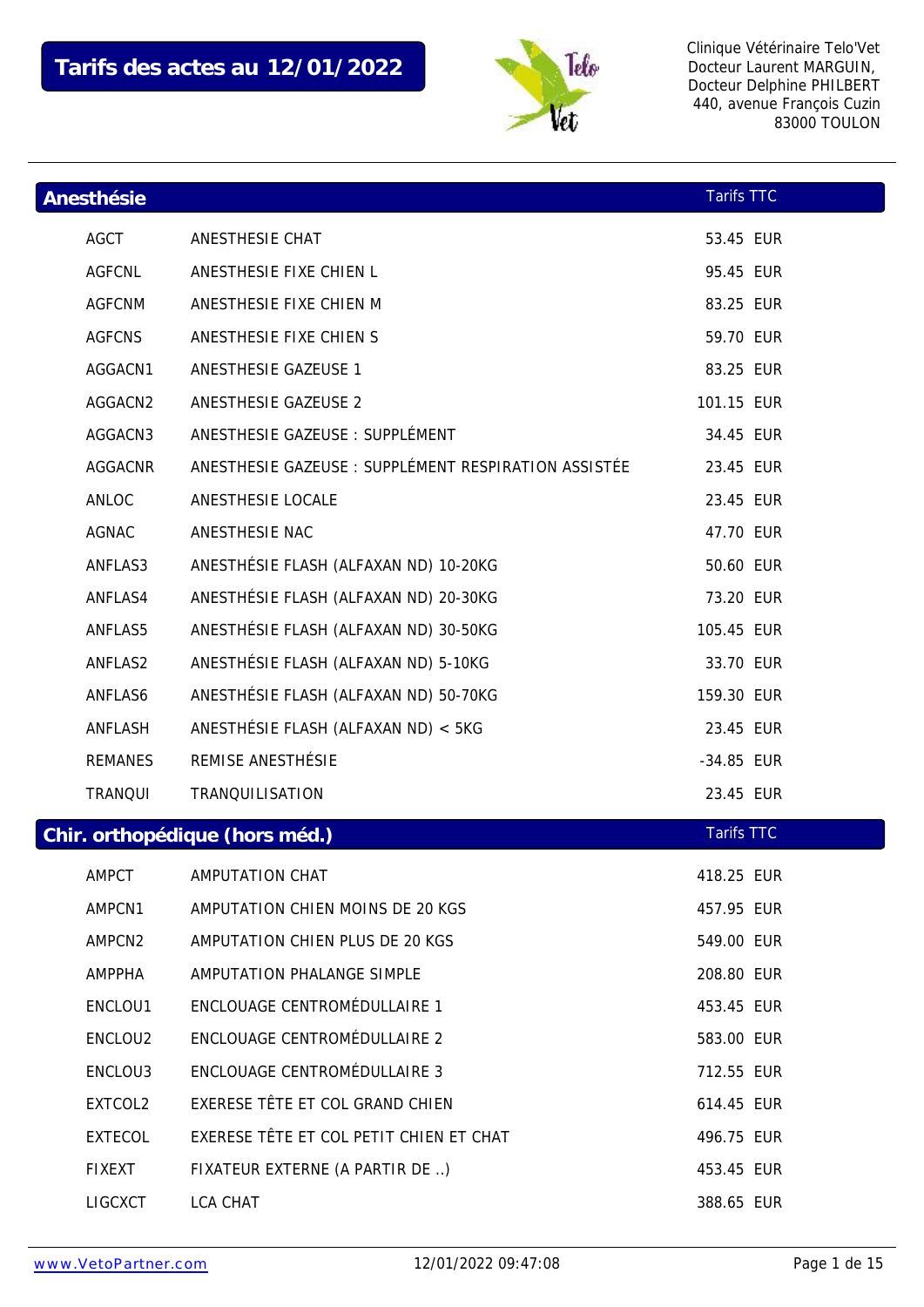

| LIGCN <sub>2</sub> | <b>LCA CHIEN L</b>                              | 652.10 EUR        |  |
|--------------------|-------------------------------------------------|-------------------|--|
| LIGCXCN            | LCA CHIEN S ET M                                | 571.15 EUR        |  |
| REDLUX             | REDUCTION LUXATION (HORS AG)                    | 77.90 EUR         |  |
| REDFRAC            | REDUCTION MANUELLE FRACTURE (HORS AG)           | 117.55 EUR        |  |
|                    | Chirurgie (hors médicaments)                    | <b>Tarifs TTC</b> |  |
| ABCCHAT            | ABCES CHAT                                      | 118.60 EUR        |  |
| ABCESCN            | ABCES CHIEN (HORS AG)                           | 68.55 EUR         |  |
| <b>TRUCUT</b>      | BIOPSIE AU BIOPSY PUNCH (HORS ANESTHÉSIE)       | 37.40 EUR         |  |
| <b>BIOPCUT</b>     | BIOPSIE CUTANÉE 1 PRÉLÈVEMENT (HORS ANESTHÉSIE) | 74.55 EUR         |  |
| BIOCUT2            | BIOPSIE CUTANÉE PRÉLÈVEMENT SUPPLÉMENTAIRE      | 37.40 EUR         |  |
| <b>BIOCHIR</b>     | BIOPSIE EN COURS DE CHIRURGIE                   | 37.40 EUR         |  |
| BIOGAN1            | BIOPSIE GANGLIONNAIRE SIMPLE                    | 199.70 EUR        |  |
| <b>BIODIGE</b>     | BIOPSIES ÉTAGÉES DU TUBE DIGESTIF               | 483.65 EUR        |  |
| CASTCT             | <b>CASTRATION CHAT</b>                          | 80.70 EUR         |  |
| CASTCN             | CASTRATION CHIEN MOINS DE 20 KG                 | 157.05 EUR        |  |
| CASTCN1            | CASTRATION CHIEN PLUS DE 20 KG                  | 222.80 EUR        |  |
| CASTCOB            | <b>CASTRATION COBAYE</b>                        | 118.60 EUR        |  |
| CASTFUR            | <b>CASTRATION FURET</b>                         | 118.60 EUR        |  |
| CASTLP             | <b>CASTRATION LAPIN</b>                         | 118.60 EUR        |  |
| CASTRAT            | <b>CASTRATION RAT</b>                           | 87.25 EUR         |  |
| CAUDCN2            | CAUDECTOMIE                                     | 149.90 EUR        |  |
| CAUDCN1            | CAUDECTOMIE CHIOT À LA NAISSANCE                | 24.60 EUR         |  |
| CESACT             | <b>CESARIENNE CHATTE</b>                        | 312.80 EUR        |  |
| CESACN1            | CESARIENNE CHIENNE MOINS DE 20 KG               | 438.00 EUR        |  |
| CESACN2            | CESARIENNE CHIENNE PLUS DE 20 KG                | 556.35 EUR        |  |
| <b>CYSTOT</b>      | <b>CYSTOTOMIE</b>                               | 375.40 EUR        |  |
| <b>SDTE</b>        | DILATATION TORSION ESTOMAC                      | 627.65 EUR        |  |
| <b>ENTEREC</b>     | ENTERECTOMIE                                    | 563.15 EUR        |  |
| ENTEROT            | ENTEROTOMIE                                     | 462.60 EUR        |  |
| ERGOT1             | ERGOT (RETRAIT D'UN)                            | 157.05 EUR        |  |
| ERGOT2             | ERGOT (RETRAIT LORS D'UNE AUTRE AG)             | 37.40 EUR         |  |
| CHIRCU2            | <b>EXERESE CUTANÉE 2</b>                        | 262.30 EUR        |  |
|                    |                                                 |                   |  |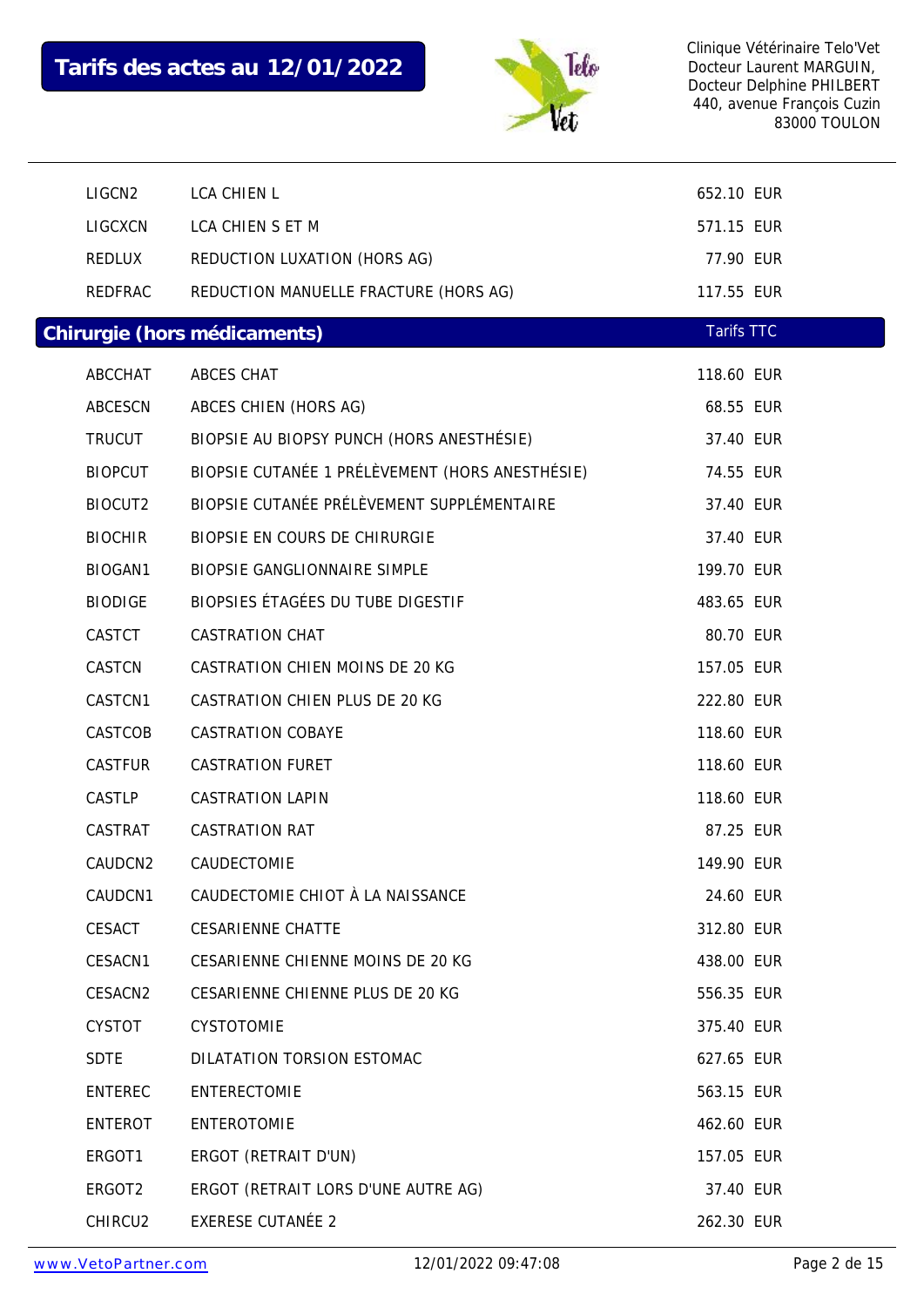

| EXCUT3              | <b>EXERESE CUTANÉE 3</b>             | 438.00 EUR |  |
|---------------------|--------------------------------------|------------|--|
| <b>EXNAC</b>        | EXERESE CUTANÉE NAC                  | 128.30 EUR |  |
| CHIRCU1             | <b>EXERESE CUTANÉE PETITE</b>        | 199.70 EUR |  |
| GASTROT             | <b>GASTROTOMIE</b>                   | 498.05 EUR |  |
| GLANAL1             | GLANDE ANALE (ÉXÉRÈSE D'UNE)         | 300.80 EUR |  |
| GLANAL2             | GLANDE ANALE (ÉXÉRÈSE DE DEUX)       | 486.05 EUR |  |
| GRENOU1             | GRENOUILLETTE (1 CÔTÉ)               | 438.00 EUR |  |
| HERDIA1             | HERNIE DIAPHRAGMATIQUE CHAT/CHIEN S  | 457.95 EUR |  |
| HERDIA2             | HERNIE DIAPHRAGMATIQUE CHIEN L       | 647.75 EUR |  |
| HERDIA3             | HERNIE DIAPHRAGMATIQUE CHIEN XL      | 763.95 EUR |  |
| HERING1             | HERNIE INGUINALE CHAT/CHIEN S        | 324.75 EUR |  |
| HERING <sub>2</sub> | HERNIE INGUINALE CHIEN L             | 438.00 EUR |  |
| HERING3             | HERNIE INGUINALE CHIEN XL            | 500.55 EUR |  |
| HERNOM <sub>1</sub> | HERNIE OMBILICALE CHAT/CHIEN S       | 204.10 EUR |  |
| HERNOM2             | HERNIE OMBILICALE CHIEN L            | 229.10 EUR |  |
| HERNOM3             | HERNIE OMBILICALE CHIEN XL           | 260.05 EUR |  |
| HERPER1             | HERNIE PÉRINÉALE CHAT/CHIEN S        | 503.75 EUR |  |
| HERPER2             | HERNIE PÉRINÉALE CHIEN L             | 575.65 EUR |  |
| HERPER3             | HERNIE PÉRINÉALE CHIEN XL            | 712.55 EUR |  |
| LAPARO1             | LAPAROTOMIE EXPLORATRICE 1           | 224.90 EUR |  |
| LAPARO <sub>2</sub> | LAPAROTOMIE EXPLORATRICE 2           | 300.25 EUR |  |
| MAMMEC3             | MAMMECTOMIE CHATTE                   | 250.35 EUR |  |
| MAMMEC5             | MAMMECTOMIE LOCALISÉE                | 237.65 EUR |  |
| MAMMEC1             | MAMMECTOMIE 1/2 CHAINE               | 287.70 EUR |  |
| MAMMEC4             | MAMMECTOMIE CHAINE COMPLÈTE CHIEN L  | 457.95 EUR |  |
| MAMMEC2             | MAMMECTOMIE CHAINE COMPLÈTE CHIEN S  | 371.75 EUR |  |
| MAMMEC <sub>6</sub> | MAMMECTOMIE CHAINE COMPLÈTE CHIEN XL | 519.90 EUR |  |
| <b>MONORCT</b>      | MONORCHIDIE CHAT                     | 224.90 EUR |  |
| <b>MONORCH</b>      | <b>MONORCHIDIE CHIEN</b>             | 312.80 EUR |  |
| <b>NEPHREC</b>      | <b>NEPHRECTOMIE</b>                  | 577.30 EUR |  |
| OTECT1              | OTECTOMIE 1 OREILLE                  | 149.90 EUR |  |
| <b>OTHEMA</b>       | OTHEMATHOME (FORFAIT)                | 306.75 EUR |  |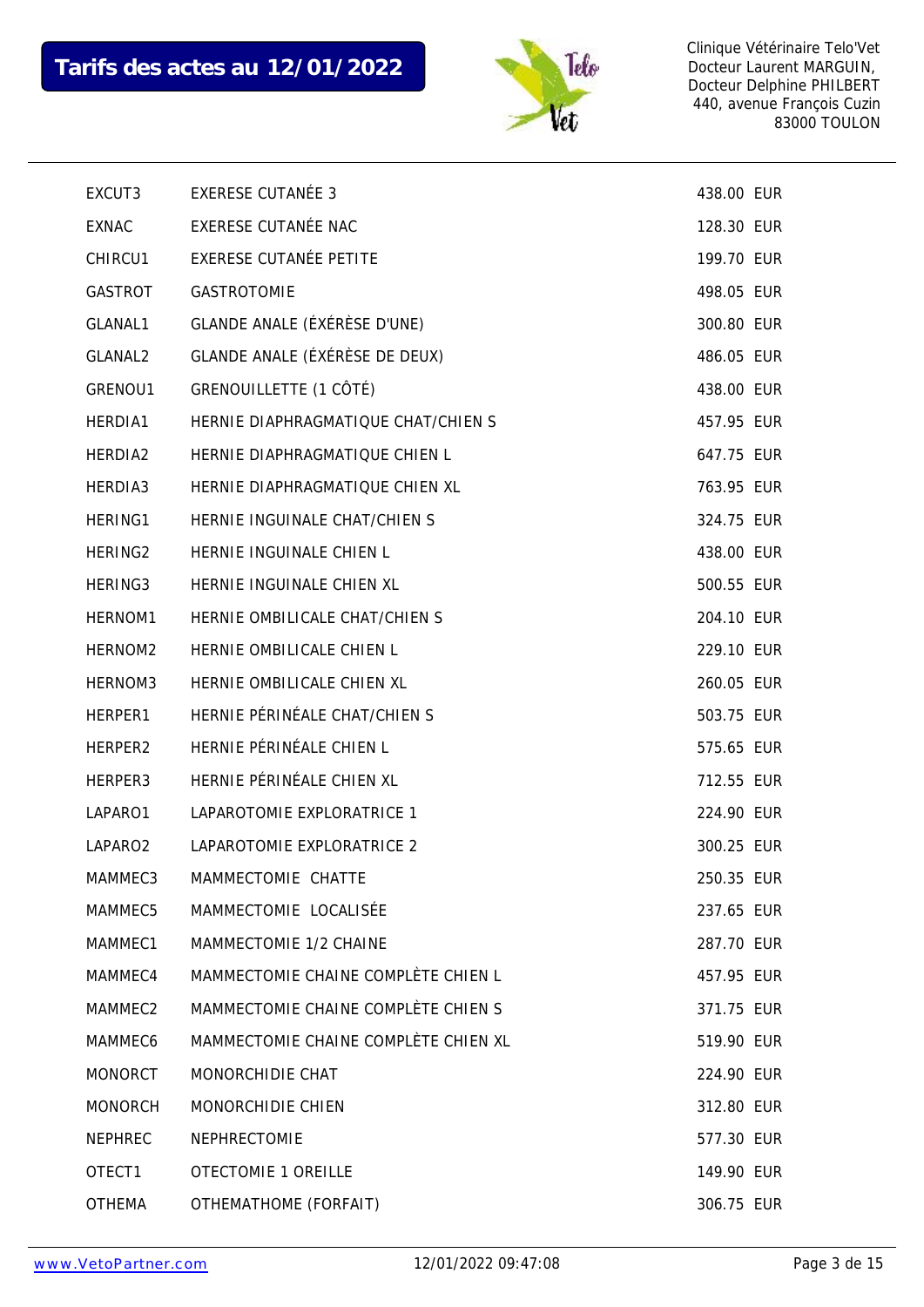

|          | OV CT               | OVARIECTOMIE CHATTE                                                    | 138.65 EUR        |          |
|----------|---------------------|------------------------------------------------------------------------|-------------------|----------|
|          | OVCN1               | <b>OVARIECTOMIE CHIENNE MOINS DE 20 KG</b>                             | 312.80 EUR        |          |
|          | OVCN <sub>2</sub>   | OVARIECTOMIE CHIENNE PLUS DE 20 KG                                     | 438.00 EUR        |          |
|          | OVARLAP             | OVARIECTOMIE LAPINE OU FURETTE                                         | 224.90 EUR        |          |
|          | OVHYCT              | OVARIO-HYSTERECTOMIE CHATTE                                            | 217.30 EUR        |          |
|          | OVHYCN1             | OVARIO-HYSTERECTOMIE CHIENNE MOINS DE 20 KG                            | 427.30 EUR        |          |
|          | OVHYCN2             | OVARIO-HYSTERECTOMIE CHIENNE PLUS DE 20 KG                             | 496.25 EUR        |          |
|          | PARABC              | PARAGE ABCÈS SIMPLE (HORS AG)                                          | 50.00 EUR         |          |
|          | ABCLAP              | PARAGE/NETTOYAGE ABCÈS SIMPLE LAPIN (HORS AG)                          | 31.35 EUR         |          |
|          | PLAST <sub>12</sub> | PLASTIE CUTANÉE (HORS AG)                                              | 147.20 EUR        |          |
|          | PLAST11             | PLASTIE CUTANÉE IMPORTANTE (HORS AG)                                   | 184.10 EUR        |          |
|          | RHINOP1             | RHINOPLASTIE                                                           | 250.35 EUR        |          |
|          | SPLENEC             | SPLENECTOMIE                                                           | 577.30 EUR        |          |
|          | <b>SUPCHIX</b>      | SUP. CHIR. CHIEN XL                                                    | 60.15 EUR         |          |
|          | <b>SUPCHIR</b>      | SUPPLEMENT CHIRURGIE                                                   |                   | 0.00 EUR |
|          | SUTURE2             | SUTURE CUTANÉE IMPORTANTE (HORS AG)                                    | 63.10 EUR         |          |
|          | SUTURE1             | SUTURE CUTANÉE SIMPLE (HORS AG)                                        | 37.40 EUR         |          |
|          | FENPAL              | SUTURE FENTE PALATINE CHAT                                             | 274.90 EUR        |          |
|          | SUTURE3             | SUTURES CUTANÉES MULTIPLES (HORS AG)                                   | 87.25 EUR         |          |
|          | TECABO1             | TECALBO (ABLATION CONDUIT AUDITIF) CHAT-CHIEN S                        | 619.60 EUR        |          |
|          | TECABO2             | TECALBO (ABLATION CONDUIT AUDITIF) CHIEN L                             | 702.15 EUR        |          |
|          | URETRCT             | URETROSTOMIE CHAT                                                      | 498.05 EUR        |          |
|          | <b>URETRCN</b>      | URETROSTOMIE CHIEN                                                     | 559.40 EUR        |          |
|          | ZEPP                | ZEPP (UNE OREILLE)                                                     | 433.75 EUR        |          |
| Consult. |                     |                                                                        | <b>Tarifs TTC</b> |          |
|          | <b>AUTOPCT</b>      | <b>AUTOPSIE CHAT</b>                                                   | 36.15 EUR         |          |
|          | CERBOSA             | CERTIFICAT DE BONNE SANTÉ                                              | 17.60 EUR         |          |
|          | $\mathsf C$         | CONSULTATION                                                           | 42.20 EUR         |          |
|          | <b>CM</b>           | CONSULTATION ANIMAL MORDEUR (LES 3 CONSULTATIONS)                      | 127.75 EUR        |          |
|          | <b>CIVG</b>         | CONSULTATION AVORTEMENT (HORS PRODUIT ET INJECTIONS)                   | 42.20 EUR         |          |
|          | CC                  | CONSULTATION COMPORTEMENT                                              |                   |          |
|          |                     |                                                                        | 97.30 EUR         |          |
|          | CONTR               | CONSULTATION CONTRACEPTIVE (HORS FROTTIS, PRODUIT ET INJECTI 42.20 EUR |                   |          |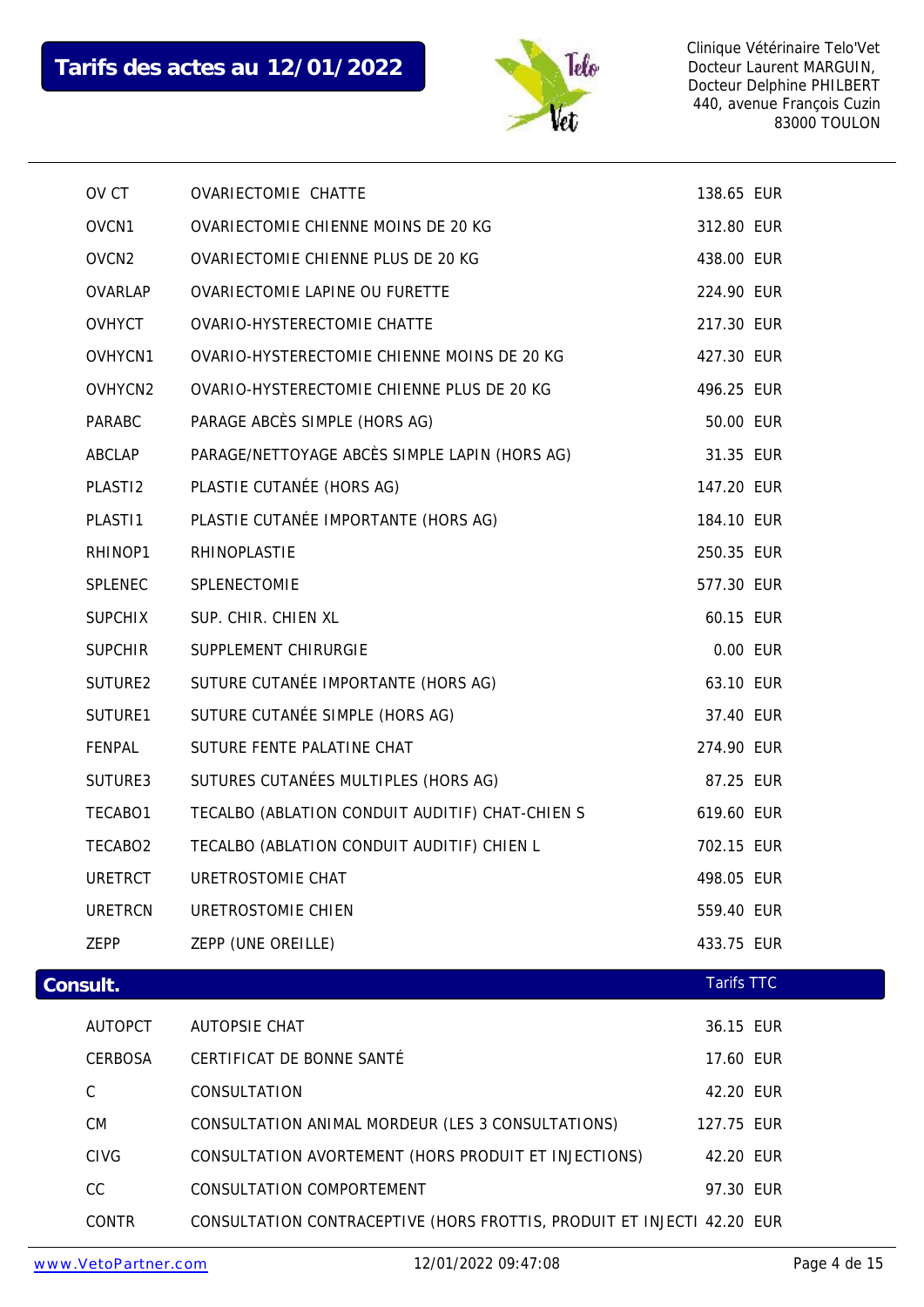

| CDERM1         | CONSULTATION DERMATOLOGIE (+ D'1 HEURE)             | 105.50 EUR        |  |
|----------------|-----------------------------------------------------|-------------------|--|
| CDERM          | CONSULTATION DERMATOLOGIE (30 À 45 MINUTES)         | 63.30 EUR         |  |
| CDERM3         | CONSULTATION DERMATOLOGIE (45 À 60 MINUTES)         | 84.40 EUR         |  |
| CDERM2         | CONSULTATION DERMATOLOGIE (MOINS DE 30 MINUTES)     | 42.20 EUR         |  |
| CNAC           | <b>CONSULTATION NAC</b>                             | 33.90 EUR         |  |
| C <sub>6</sub> | <b>CONSULTATION PUBERTAIRE</b>                      | 42.20 EUR         |  |
| C <sub>5</sub> | CONSULTATION SUIVI DE POIDS                         | 11.65 EUR         |  |
| C <sub>4</sub> | CONSULTATION SUIVI MEDICAL                          | 21.20 EUR         |  |
| <b>EUTHCT</b>  | EUTHANASIE CHAT ET CHIEN MOINS DE 5KG               | 84.95 EUR         |  |
| EUTHCN2        | EUTHANASIE CHIEN > 20 KG                            | 127.75 EUR        |  |
| <b>EUTHCN</b>  | EUTHANASIE CHIEN DE 5 À 20 KG                       | 103.15 EUR        |  |
| EUTHAG         | EUTHANASIE LORS D'UNE ANESTHÉSIE                    | 48.00 EUR         |  |
| <b>EUTHHOP</b> | EUTHANASIE LORS D'UNE HOSPITALISATION               | 48.00 EUR         |  |
| <b>EUTHMUR</b> | EUTHANASIE MURIDÉS (PETIT FORMAT)                   | 24.10 EUR         |  |
| <b>EUTHNAC</b> | EUTHANASIE NAC (SAUF MURIDÉS)                       | 48.60 EUR         |  |
| FRAIGAR        | FRAIS DE GARDE DU CORPS                             | 24.10 EUR         |  |
| CERTIF2        | REDACTION CERTIFICAT DE CESSION                     | 30.05 EUR         |  |
| C <sub>2</sub> | REMISE 2ÈME ANIMAL                                  | -7.15 EUR         |  |
| C <sub>3</sub> | REMISE PLUS DE 2 ANIMAUX                            |                   |  |
|                |                                                     | -15.50 EUR        |  |
| Dentisterie    |                                                     | <b>Tarifs TTC</b> |  |
| COULAP         | COUPE DES INCISIVES DE LAPIN (HORS AG)              | 37.40 EUR         |  |
| DETCT          | DETARTRAGE, POLISSAGE CHAT                          | 120.25 EUR        |  |
| DETCN1         | DETARTRAGE, POLISSAGE CHIEN 1                       | 159.45 EUR        |  |
| DETCN2         | DETARTRAGE, POLISSAGE CHIEN 2                       | 196.35 EUR        |  |
| <b>EXTCARN</b> | EXTRACTION CARNASSIÈRE (HORS AG)                    | 62.55 EUR         |  |
| <b>EXTCROC</b> | EXTRACTION CROC (HORS AG)                           | 62.55 EUR         |  |
| <b>EXTCROL</b> | EXTRACTION CROCS DE LAIT                            | 112.55 EUR        |  |
| <b>EXTDEN</b>  | EXTRACTION DENTAIRE SUPP. (HORS AG)                 | 14.50 EUR         |  |
| <b>EXTDENL</b> | EXTRACTION DENTITION DE LAIT                        | 162.45 EUR        |  |
| EXTLAP1        | EXTRACTION INCISIVES (6) LAPIN, ANESTHESIE COMPRISE | 218.00 EUR        |  |
| EXTLAP2        | EXTRACTION MOLAIRE LAPIN, ANESTHESIE COMPRISE       | 258.55 EUR        |  |
| EXTDEN3        | EXTRACTIONS DENTAIRES COMPLÈTE CHAT                 | 526.20 EUR        |  |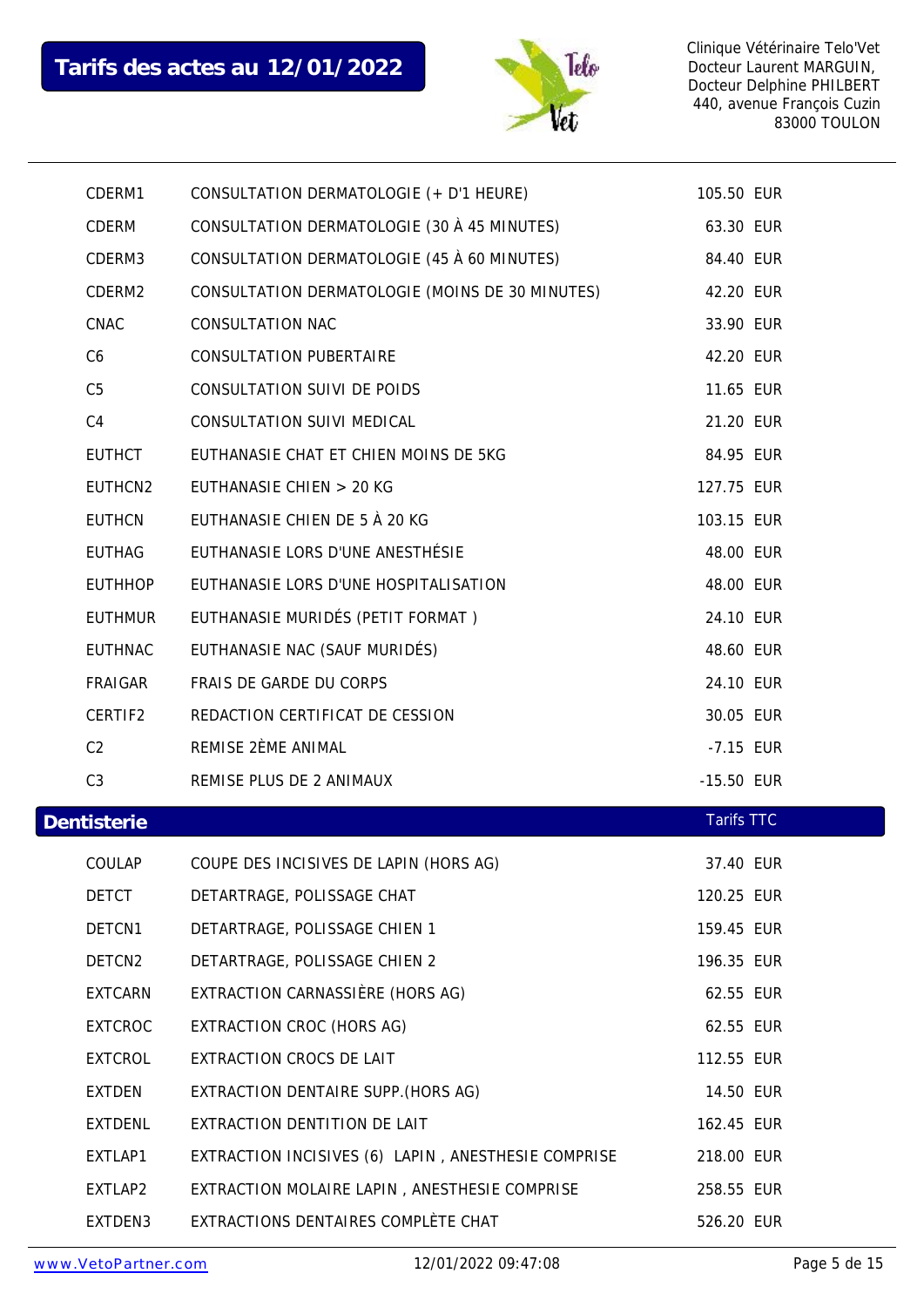

|               | EXTDEN1         | EXTRACTIONS DENTAIRES MULTIPLES CHAT    | 365.55 EUR        |          |
|---------------|-----------------|-----------------------------------------|-------------------|----------|
|               | EXTDEN2         | EXTRACTIONS DENTAIRES MULTIPLES CHIEN   | 377.35 EUR        |          |
|               | <b>LIMBEC</b>   | LIMAGE DE BEC HORS AG                   | 23.40 EUR         |          |
|               | <b>LIMLAP</b>   | LIMAGE ET ARRASEMENT MOLAIRES DE LAPIN  | 41.30 EUR         |          |
|               | EXTDEN4         | SUPPLEMENT EXTRACTION DENTAIRE COMPLEXE | 56.40 EUR         |          |
| <b>Divers</b> |                 |                                         | <b>Tarifs TTC</b> |          |
|               | RATION          | CALCUL RATION ALIMENTAIRE               | 14.50 EUR         |          |
|               | <b>RECOUVR</b>  | DIFFÉRENTIEL SUR CONTENTIEUX            | 0.00 EUR          |          |
|               | <b>DIVERS</b>   | <b>DIVERS</b>                           |                   | 0.00 EUR |
|               | <b>FRAISRE</b>  | FRAIS DE RECOUVREMENT IMPAYE            | 49.00 EUR         |          |
|               | <b>FRADOS</b>   | FRAIS DOSSIER PLAN SANTÉ                | 33.05 EUR         |          |
|               | PRISPA          | PRISE EN CHARGE SOINS SPA PARIS         | 0.00 EUR          |          |
|               | REMHILL         | REMBOURSEMENT ALIMENT HILL'S            |                   | 0.00 EUR |
|               | <b>FIDEL</b>    | REMISE CARTE DE FIDÉLITÉ                |                   | 0.00 EUR |
|               | <b>FIDTEMP</b>  | REMISE CARTE FIDÉLITÉ PAPIER SEULE      |                   | 0.00 EUR |
|               | <b>SUPURG</b>   | SUPPLÉMENT URGENCE                      | 44.20 EUR         |          |
|               | <b>TROP</b>     | TROP PERÇU                              |                   | 0.00 EUR |
|               | Déplacements    |                                         | <b>Tarifs TTC</b> |          |
|               | CONDOM2         | DEPLACEMENT 0-1KM À PIED (SUPPLEMENT)   | 26.45 EUR         |          |
|               | CONDOM1         | DEPLACEMENT 1 À 10 KMS (SUPPLEMENT)     | 52.20 EUR         |          |
|               | CONDOM3         | DEPLACEMENT 11 À 20 KMS (SUPPLEMENT)    | 58.30 EUR         |          |
|               | <b>VISELEV</b>  | VISITE SANITAIRE D'ÉLEVAGE              | 202.95 EUR        |          |
|               | Hospitalisation |                                         | <b>Tarifs TTC</b> |          |
|               | GARDE           | GARDE CHAT (BONNE SANTÉ)                | 21.05 EUR         |          |
|               | GARDECN         | GARDE CHIEN EN BONNE SANTÉ              | 24.50 EUR         |          |
|               | <b>HOSPCT</b>   | HOSPITALISATION CHAT (HORS SOINS)       | 31.35 EUR         |          |
|               | HOSPCN2         | HOSPITALISATION CHIEN (HORS SOINS)      | 43.40 EUR         |          |
|               | HOSPCN3         | HOSPITALISATION SOINS INTENSIFS         | 56.00 EUR         |          |
|               | <b>HSPTORT</b>  | HOSPITALISATION TORTUE                  | 15.05 EUR         |          |
|               | Identification  |                                         | <b>Tarifs TTC</b> |          |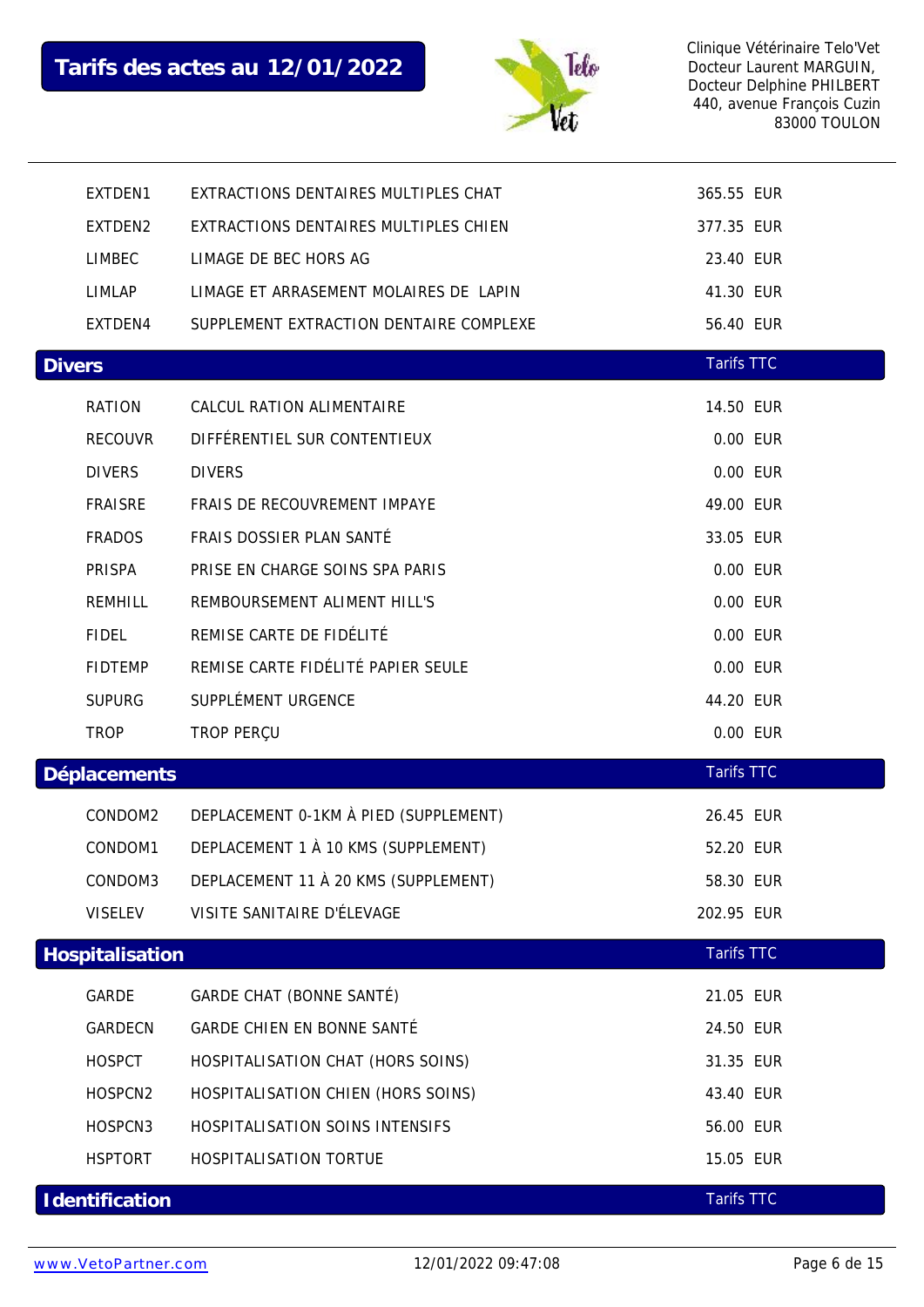

| <b>ICAD</b>       | FRAIS ENREGISTREMENT I CAD                       | 15.75 EUR         |  |
|-------------------|--------------------------------------------------|-------------------|--|
| PUCE N            | PUCE ELEC NAC SEULE AVEC ANESTHESIE              | 100.15 EUR        |  |
| PUCE2             | PUCE ELECTRONIQUE LORS D'UN AUTRE ACTE           | 71.15 EUR         |  |
| <b>PUCE</b>       | PUCE ELECTRONIQUE SEULE                          | 78.70 EUR         |  |
| <b>TATD</b>       | TATOUAGE DERMOGRAPHE (ANESTHÉSIE COMPRISE)       | 59.70 EUR         |  |
| TAT <sub>2</sub>  | TATOUAGE DERMOGRAPHE LORS D'UNE AUTRE ANESTHÉSIE | 47.70 EUR         |  |
| Imagerie          |                                                  | <b>Tarifs TTC</b> |  |
| <b>RXCYST</b>     | CYSTOGRAPHIE DOUBLE CONTRASTE (SUPPLÉMENT)       | 34.00 EUR         |  |
| ECG <sub>2</sub>  | ECG                                              | 50.25 EUR         |  |
| ECG1              | <b>ECG RAPIDE</b>                                | 33.55 EUR         |  |
| ECHABD2           | ECHOGRAPHIE BILAN ABDOMINAL                      | 90.90 EUR         |  |
| ECHCARD           | ECHOGRAPHIE BILAN CARDIAQUE                      | 90.90 EUR         |  |
| ECCADOP           | ECHOGRAPHIE CARDIAQUE DOPPLER                    | 0.00 EUR          |  |
| <b>ECHOCTR</b>    | ECHOGRAPHIE DE CONTRÔLE                          | 56.85 EUR         |  |
| ECHABD1           | ECHOGRAPHIE DIAGNOSTIC ABDOMINAL SIMPLE          | 56.85 EUR         |  |
| <b>ECHOSIM</b>    | ECHOGRAPHIE VÉSICALE SIMPLE                      | 22.35 EUR         |  |
| <b>ECHOSUF</b>    | ECHOGRAPHIE VÉSICALE SUR SUF                     | 22.35 EUR         |  |
| RX <sub>2</sub>   | RADIO 2 CLICHÉS (FACE-PROFIL)                    | 90.90 EUR         |  |
| RX4               | RADIO: SUPPLEMENT POUR IMPRESSION TRANPARENTE    | 22.35 EUR         |  |
| RX6               | RADIO DYSPLASIE COUDE (HORS AG, PAR COUDE)       | 113.70 EUR        |  |
| RX3               | RADIO DYSPLASIE HANCHE (HORS AG)                 | 113.70 EUR        |  |
| RX1               | RADIO NUMÉRIQUE                                  | 73.80 EUR         |  |
| RX <sub>5</sub>   | RADIO SUPPLÉMENTAIRE                             | 22.35 EUR         |  |
| <b>RXTB</b>       | TRANSIT BARYTE (SUPPLÉMENT)                      | 34.00 EUR         |  |
| Injections        |                                                  | <b>Tarifs TTC</b> |  |
| <b>IIP</b>        | INJECTION INTRA PÉRITONÉALE                      | 12.20 EUR         |  |
| 4                 | <b>INJECTION IV</b>                              | 12.20 EUR         |  |
| 13                | <b>INJECTION SC OU IM</b>                        | 6.15 EUR          |  |
| <b>ISC</b>        | INJECTION SOUS CONJONCTIVALE                     | 19.05 EUR         |  |
| 15                | INJECTIONS MULTIPLES SC OU IM                    | 9.95 EUR          |  |
| MESO <sub>2</sub> | MESOTHÉRAPIE (1ÈRE SÉANCE, HORS CONSULTATION)    | 20.35 EUR         |  |
|                   |                                                  |                   |  |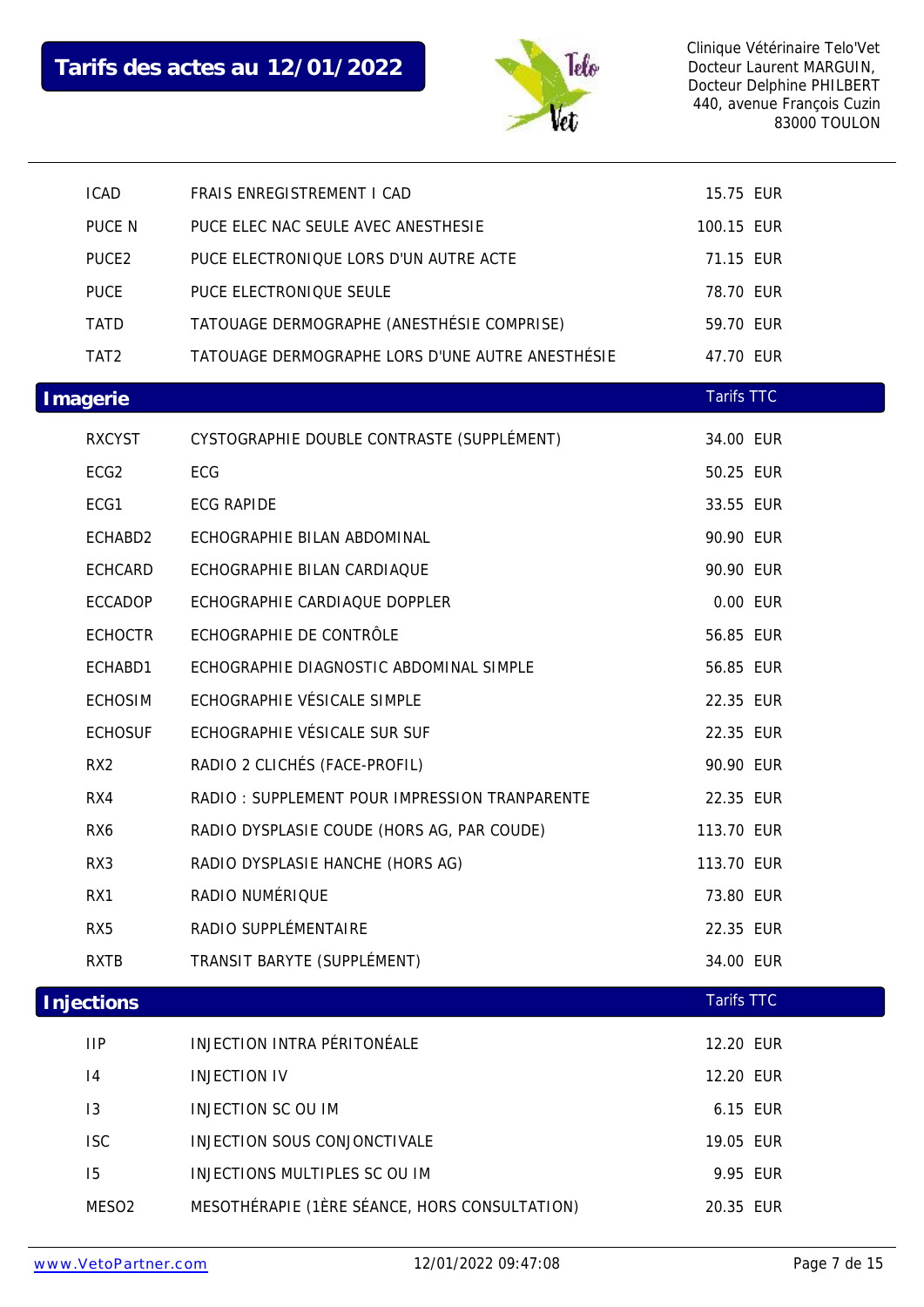

| MESO1          | MESOTHÉRAPIE (SÉANCE SUIVANTE, CONSULT. INCLUSE) | 45.10 EUR         |  |
|----------------|--------------------------------------------------|-------------------|--|
| <b>PS</b>      | PRISE DE SANG                                    | 9.95 EUR          |  |
| PSGLY          | PRISE DE SANG POUR GLYCÉMIE RAPIDE               | 6.15 EUR          |  |
| PSRAGE         | PRISE DE SANG SEROLOGIE RAGE                     | 19.05 EUR         |  |
| PSGLY6         | PS POUR GLYCÉMIE RAPIDE X 6                      | 36.80 EUR         |  |
| Laboratoire    |                                                  | <b>Tarifs TTC</b> |  |
| <b>BANDUR</b>  | <b>BANDELETTE URINAIRE</b>                       | 5.50 EUR          |  |
| <b>BILCANC</b> | BILAN CANCÉROLOGIE/PRÉ CHIMIO                    | 87.20 EUR         |  |
| <b>BILCOMP</b> | BILAN COMPLET (PANEL, SANS HÉMATO)               | 99.00 EUR         |  |
| <b>BILCUSH</b> | <b>BILAN CUSHING</b>                             | 130.50 EUR        |  |
| BILDIA         | <b>BILAN DIABÉTIQUE</b>                          | 63.15 EUR         |  |
| BILGEN2        | BILAN GÉNÉRAL DE BASE (AVEC HÉMATO)              | 95.65 EUR         |  |
| <b>BILGEN1</b> | BILAN GÉNÉRAL DE BASE (SANS HÉMATO)              | 63.90 EUR         |  |
| BILT42         | BILAN HYPERT4 MEDICAMENTEUSE                     | 76.30 EUR         |  |
| BILT4          | <b>BILAN HYPOTHYROIDIE</b>                       | 72.15 EUR         |  |
| $BILT4+$       | BILAN HYPOTHYROIDIE + PAL, ALAT                  | 90.70 EUR         |  |
| <b>BILHEPA</b> | <b>BILAN HÉPATIQUE</b>                           | 54.80 EUR         |  |
| BILIRC2        | BILAN IRC (AVEC HÉMATO)                          | 76.40 EUR         |  |
| BILIRC1        | BILAN IRC (SANS HÉMATO)                          | 44.75 EUR         |  |
| BILIRC3        | BILAN IRC + T4 + GLYCÉMIE (SANS HÉMATO)          | 76.65 EUR         |  |
| <b>BILLEIS</b> | <b>BILAN LEISHMANIOSE</b>                        | 46.45 EUR         |  |
| <b>BILPANC</b> | <b>BILAN PANCRÉATIQUE</b>                        | 36.55 EUR         |  |
| <b>BISENCT</b> | BILAN SENIOR CHAT (T4 + 4 PARAMÈTRES)            | 56.35 EUR         |  |
| <b>BISENCN</b> | BILAN SENIOR CHIEN (7 PARAMÈTRES)                | 56.35 EUR         |  |
| <b>NAKCL</b>   | <b>BIOCH: DOSAGE NAKCL</b>                       | 16.95 EUR         |  |
| <b>BIOCH</b>   | <b>BIOCHIMIE PAR PARAMÈTRE</b>                   | 9.30 EUR          |  |
| CORTISO        | CORTISOL                                         | 39.30 EUR         |  |
| <b>TESTCOR</b> | CORTISOL (X2)                                    | 62.85 EUR         |  |
| <b>CYSTOCE</b> | CYSTOCENTÈSE                                     | 10.90 EUR         |  |
| CYTOCU2        | <b>CYTOLOGIE CUTANÉE</b>                         | 16.40 EUR         |  |
| <b>CYTOP</b>   | CYTOPONCTION                                     | 10.90 EUR         |  |
| <b>TDERMA</b>  | <b>DERMATOPHYTEST</b>                            | 22.35 EUR         |  |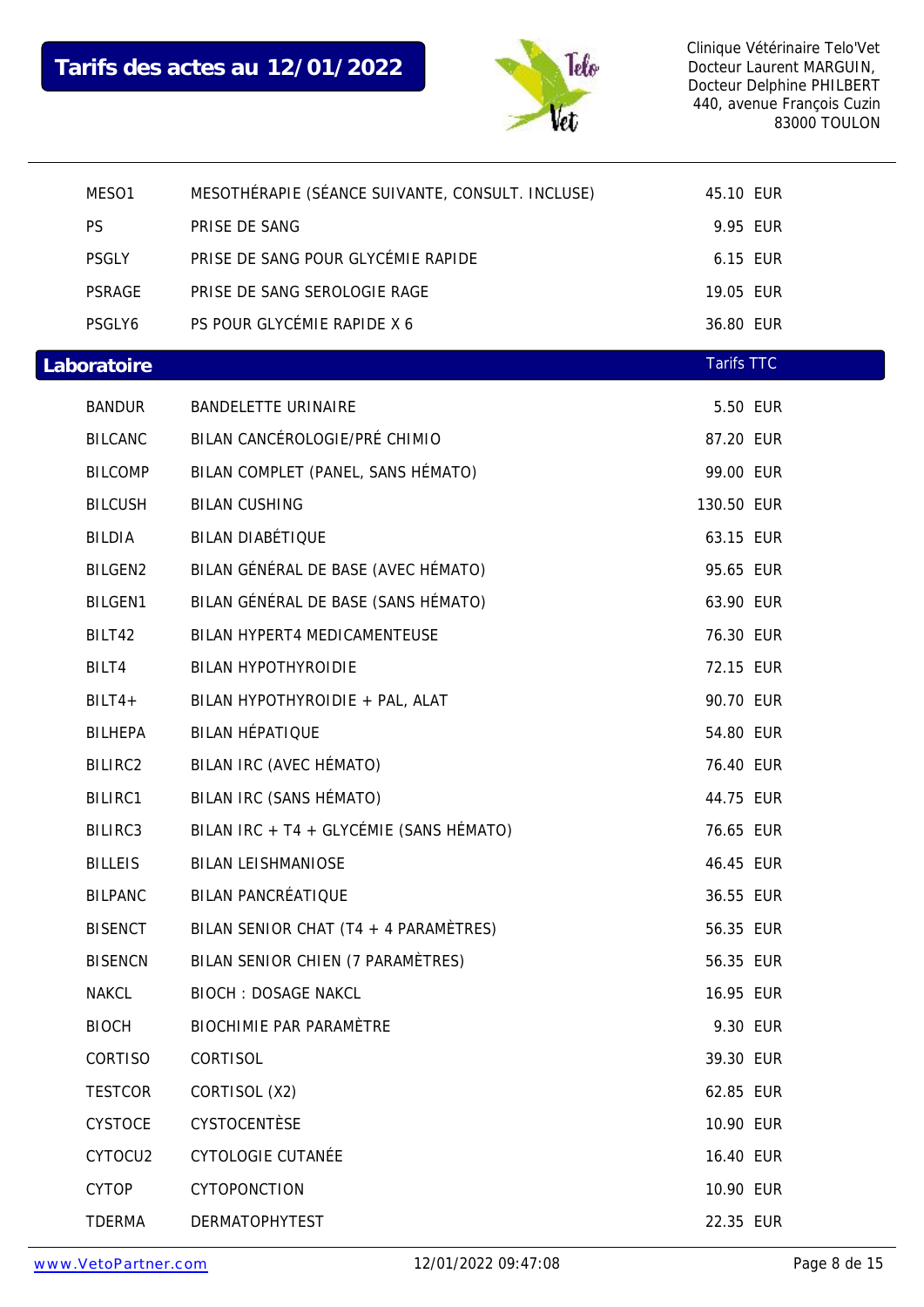

| COPRE1             | EXAMEN COPROLOGIQUE DIRECT                 | 10.90 EUR  |  |
|--------------------|--------------------------------------------|------------|--|
| COPR2              | EXAMEN COPROLOGIQUE PAR ENRICHISSEMENT     | 28.50 EUR  |  |
| <b>CULOT</b>       | <b>EXAMEN CULOT URINAIRE</b>               | 10.90 EUR  |  |
| EXADIRE            | <b>EXAMEN DIRECT DES POILS</b>             | 15.00 EUR  |  |
| <b>WOOD</b>        | EXAMEN LAMPE DE WOOD                       | 16.40 EUR  |  |
| <b>FROTSG</b>      | <b>FROTTIS SANGUIN</b>                     | 11.90 EUR  |  |
| <b>FROTVG</b>      | <b>FROTTIS VAGINAL</b>                     | 16.95 EUR  |  |
| <b>GLYCEM</b>      | <b>GLYCÉMIE RAPIDE</b>                     | 4.40 EUR   |  |
| GLYCEM6            | <b>GLYCÉMIE RAPIDE X6</b>                  | 26.40 EUR  |  |
| <b>HEMATO</b>      | <b>HEMOGRAMME</b>                          | 31.70 EUR  |  |
| <b>CYTOB</b>       | PRELEVEMENT PAR CYTOBROSSE                 | 7.80 EUR   |  |
| PROGEST            | PROGESTERONE À L'UNITÉ                     | 25.90 EUR  |  |
| RACLCUT            | RACLAGE CUTANÉ                             | 27.30 EUR  |  |
| <b>DENSUR</b>      | REFRACTOMÉTRIE                             | 8.85 EUR   |  |
| <b>CYTOCUT</b>     | <b>SCOTCH TEST</b>                         | 16.40 EUR  |  |
| T4                 | T4                                         | 39.30 EUR  |  |
|                    |                                            |            |  |
| TESTT4             | T4 (X2)                                    | 62.85 EUR  |  |
| ACTH               | <b>TEST ACTH</b>                           | 0.00 EUR   |  |
| <b>ACTHTSH</b>     | TEST ACTH + TSH 1AMP                       | 0.00 EUR   |  |
| ACTSH <sub>2</sub> | TEST ACTH + TSH 2 AMP                      | 0.00 EUR   |  |
| <b>TESDIAR</b>     | TEST BILAN DIARRHEE (PARVO+CORONA+GIARDIA) | 39.45 EUR  |  |
| FREINA             | TEST DE FREINATION                         | 0.00 EUR   |  |
| <b>TPIF</b>        | <b>TEST F-CORONA</b>                       | 34.00 EUR  |  |
| FELV2              | TEST FELV (PS INCLUSE)                     | 24.60 EUR  |  |
| $T$ FE+FI          | TEST FELV+FIV (PS INCLUSE)                 | 45.45 EUR  |  |
| <b>FIV</b>         | TEST FIV (PS INCLUSE)                      | 24.60 EUR  |  |
| <b>TLEISH</b>      | TEST LEISHMANIOSE (PS INCLUSE)             | 28.50 EUR  |  |
| <b>TPARVO</b>      | TEST PARVOVIROSE (PS INCLUSE)              | 34.00 EUR  |  |
| <b>TSH</b>         | TEST TSH 1 AMP                             | 0.00 EUR   |  |
| TSH <sub>2</sub>   | TEST TSH 2 AMP                             | 0.00 EUR   |  |
| <b>SKINTES</b>     | TESTS CUTANÉS (BATTERIE DE 14 ALLERGÈNES)  | 182.20 EUR |  |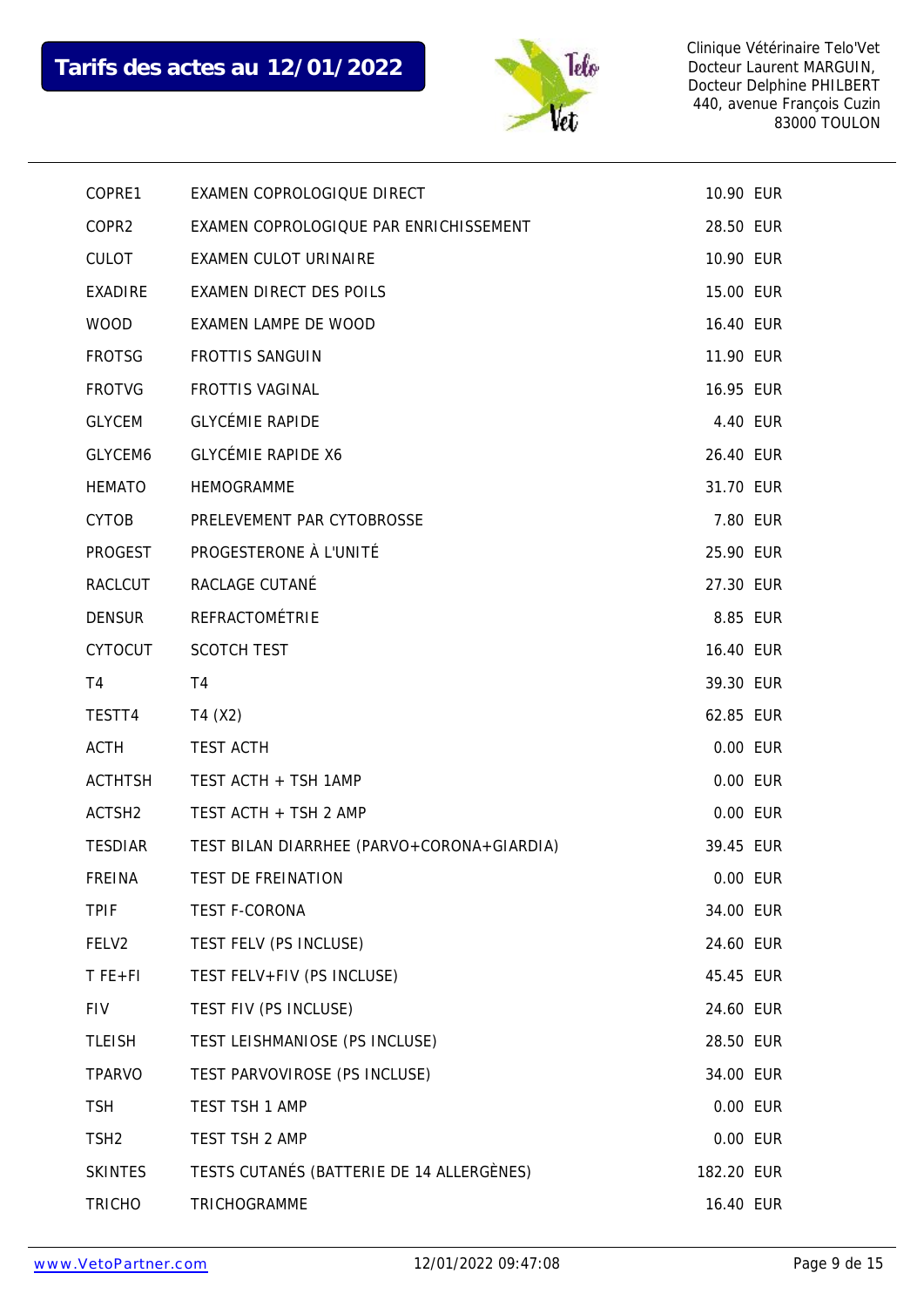

|       | <b>TSHSEUL</b>          | <b>TSH</b>                                         | 39.30 EUR         |  |
|-------|-------------------------|----------------------------------------------------|-------------------|--|
|       | Ophtalmologie           |                                                    | <b>Tarifs TTC</b> |  |
|       | ABRFOLL                 | ABRASION DES FOLLICULES (HORS AG)                  | 37.40 EUR         |  |
|       | PAUP <sub>2</sub>       | CHIRURGIE DES PAUPIÈRES AVEC PLASTIE               | 279.30 EUR        |  |
|       | PAUP1                   | CHIRURGIE DES PAUPIÈRES SANS PLASTIE               | 198.45 EUR        |  |
|       | CANLAC1                 | DEBOUCHAGE CANAL LACRYMAL LORS D'UNE AG            | 48.55 EUR         |  |
|       | CANLAC                  | DEBOUCHAGE CANAL LACRYMAL SOUS ANESTHÉSIE GÉNÉRALE | 112.55 EUR        |  |
|       | ECTROP1                 | ECTROPION (1 OEIL)                                 | 279.30 EUR        |  |
|       | ECTROP2                 | ECTROPION (2 YEUX)                                 | 482.90 EUR        |  |
|       | ENTROP1                 | ENTROPION (1 OEIL)                                 | 279.30 EUR        |  |
|       | ENTROP2                 | <b>ENTROPION (2 YEUX)</b>                          | 482.90 EUR        |  |
|       | <b>ENUCCT</b>           | ENUCLÉATION CHAT/PETIT CHIEN                       | 287.70 EUR        |  |
|       | <b>ENUCCN</b>           | ENUCLÉATION GRAND CHIEN                            | 324.75 EUR        |  |
|       | <b>EXAOPHT</b>          | EXAMEN OPHTALMOLOGIQUE                             | 18.45 EUR         |  |
|       | GLAHARD                 | <b>GLANDE DE HARDER (ENFOUISSEMENT)</b>            | 235.15 EUR        |  |
|       | <b>SUTCORN</b>          | SUTURE CORNÉENNE                                   | 223.05 EUR        |  |
|       | <b>TARSOR</b>           | TARSORAPHIE                                        | 137.25 EUR        |  |
|       | <b>TSCHIRM</b>          | TEST DE SCHIRMER (LES 2 YEUX)                      | 6.05 EUR          |  |
|       | <b>TFLUO</b>            | TEST FLUORESCEINE                                  | 6.05 EUR          |  |
|       | <b>TONOME</b>           | <b>TONOMÉTRIE</b>                                  | 12.00 EUR         |  |
|       | Perfusion - Transfusion |                                                    | <b>Tarifs TTC</b> |  |
|       | PERF                    | PERFUSION (CATH INCLUS, HORS PRODUIT)              | 18.65 EUR         |  |
|       | <b>TRANSFU</b>          | TRANSFUSION                                        | 107.10 EUR        |  |
| Soins |                         |                                                    | <b>Tarifs TTC</b> |  |
|       | COUPONC                 | COUPE DE GRIFFES (AVEC CONTENTION)                 | 18.65 EUR         |  |
|       | COUPONG                 | COUPE DE GRIFFES (SIMPLE)                          | 12.00 EUR         |  |
|       | CRYOTHE                 | CRYOTHÉRAPIE (1 À 3 TIRS DE 10 SECONDES) (HORS AG) | 42.00 EUR         |  |
|       | <b>DRAINAG</b>          | DRAINAGE ABDOMINAL (PAR JOUR, HORS PRODUITS)       | 74.55 EUR         |  |
|       | LAVEMEN                 | LAVEMENT RECTAL SOUS AG (HORS AG)                  | 62.55 EUR         |  |
|       | PREART                  | MESURE PRESSION ARTÉRIELLE                         | 25.15 EUR         |  |
|       | NETORE2                 | NETTOYAGE COMPLEXE OREILLE (HORS AG)               | 42.10 EUR         |  |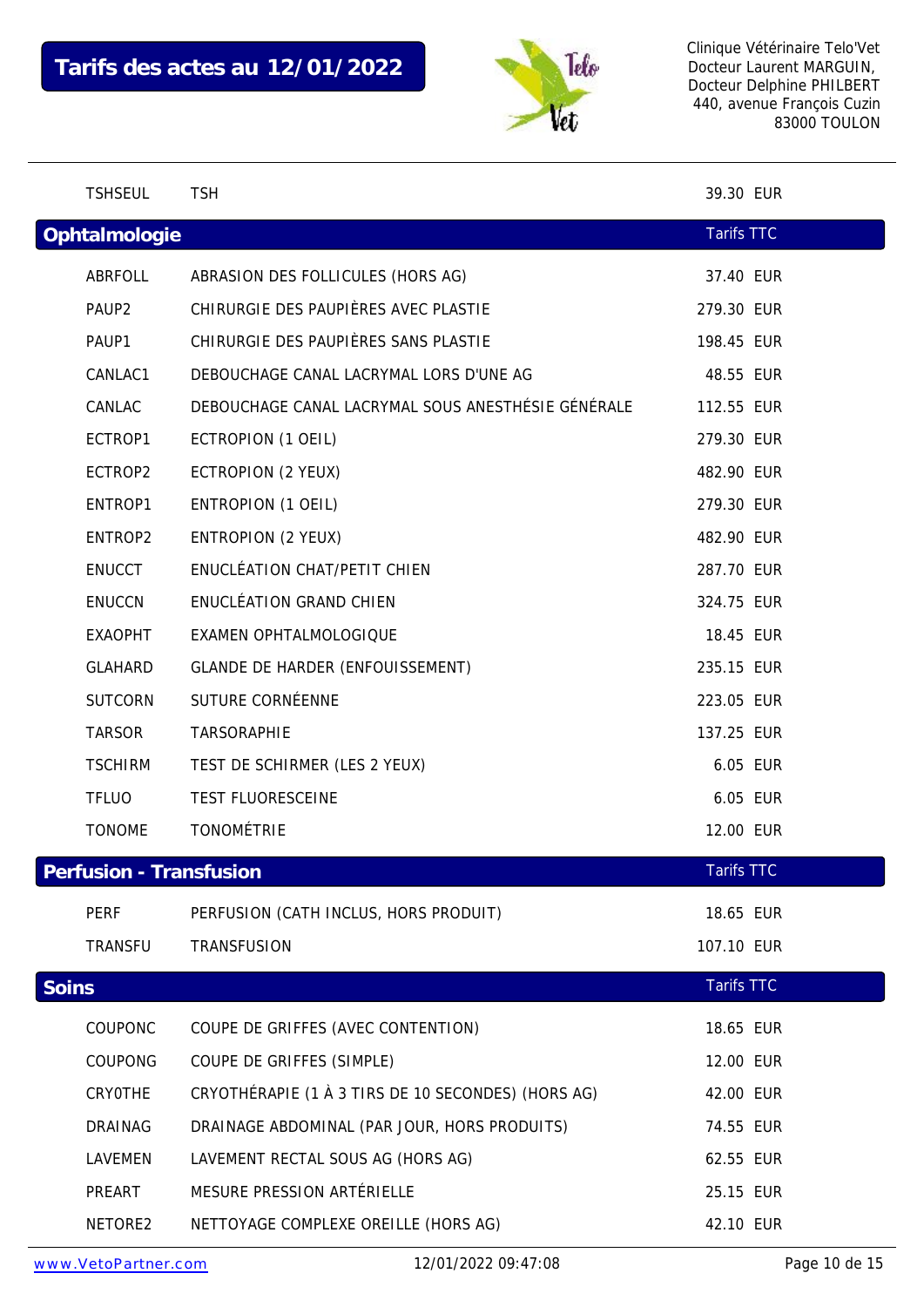

| <b>NETORE</b>      | NETTOYAGE SIMPLE DES OREILLES                             | 12.00 EUR  |  |
|--------------------|-----------------------------------------------------------|------------|--|
| OXYGENO            | OXYGÉNOTHÉRAPIE PAR HEURE                                 | 31.35 EUR  |  |
| PS <sub>3</sub>    | PANSEMENT AVEC ATTELLE                                    | 0.00 EUR   |  |
| PS <sub>5</sub>    | PANSEMENT CHIRURGICAL (HORS PRODUITS)                     | 18.65 EUR  |  |
| PS <sub>6</sub>    | PANSEMENT COMPLEXE                                        | 43.40 EUR  |  |
| PS7                | PANSEMENT DE ROBERT JOHNES (GRAND)                        | 66.15 EUR  |  |
| PS <sub>2</sub>    | PANSEMENT ROBERT JOHNES (PETIT)                           | 48.05 EUR  |  |
| PS1                | PANSEMENT SIMPLE                                          | 12.00 EUR  |  |
| COUPO11            | PESÉE ET COUPE DES GRIFFES                                | 14.20 EUR  |  |
| <b>PONABD</b>      | PONCTION/ASPIRATION ABDOMINALE                            | 37.40 EUR  |  |
| <b>PONTHO</b>      | PONCTION/ASPIRATION THORACIQUE                            | 37.40 EUR  |  |
| PS4                | POSE DE PLÂTRE OU RÉSINE (HORS AG ET PRODUITS)            | 62.55 EUR  |  |
| <b>RETPOIN</b>     | RETRAIT DE POINTS (CHIRURGIE NON EFFECTUÉE À LA CLINIQUE) | 12.00 EUR  |  |
| EPILL1             | RETRAIT ÉPILLET SANS A.G. HORS CONSULTATION               | 12.00 EUR  |  |
| EPILL3             | RETRAIT ÉPILLET SOUS A.G. CHIEN 20-40 KGS                 | 162.20 EUR |  |
| EPILL <sub>2</sub> | RETRAIT ÉPILLET SOUS A.G. CHIEN <20KGS                    | 143.75 EUR |  |
| EPILL4             | RETRAIT ÉPILLET SOUS A.G. CHIEN >40KGS                    | 184.75 EUR |  |
| <b>SHAMP</b>       | SHAMPOING CHAT CHIEN HORS ANESTHESIE                      | 42.10 EUR  |  |
| SOINS1             | SOINS <sub>1</sub>                                        | 9.85 EUR   |  |
| SOINS2             | SOINS <sub>2</sub>                                        | 18.20 EUR  |  |
| SOINS3             | SOINS <sub>3</sub>                                        | 33.00 EUR  |  |
| SOINS5             | SOINS <sub>4</sub>                                        | 49.30 EUR  |  |
| SOINS4             | SOINS AMBULATOIRES                                        | 9.85 EUR   |  |
| SONOESO            | SONDAGE NASO OESOPHAGIEN                                  | 56.00 EUR  |  |
| SONCT              | SONDAGE URINAIRE CHAT (LORS SUF)                          | 37.40 EUR  |  |
| SONCT2             | SONDAGE URINAIRE CHAT (SIMPLE)                            | 12.00 EUR  |  |
| SONCN2             | SONDAGE URINAIRE CHIEN (SIMPLE)                           | 6.05 EUR   |  |
| SONCN              | SONDAGE URINAIRE CHIENNE                                  | 18.65 EUR  |  |
| <b>TONTECT</b>     | TONTE CHAT SOUS AG                                        | 106.00 EUR |  |
| <b>TONTCN</b>      | TONTE CHIEN PAR HEURE (HORS ANESTHESIE)                   | 74.55 EUR  |  |
| <b>TOUREC</b>      | TOUCHER RECTAL                                            | 12.00 EUR  |  |
| <b>VIDSA</b>       | VIDANGE SACS ANAUX                                        | 24.60 EUR  |  |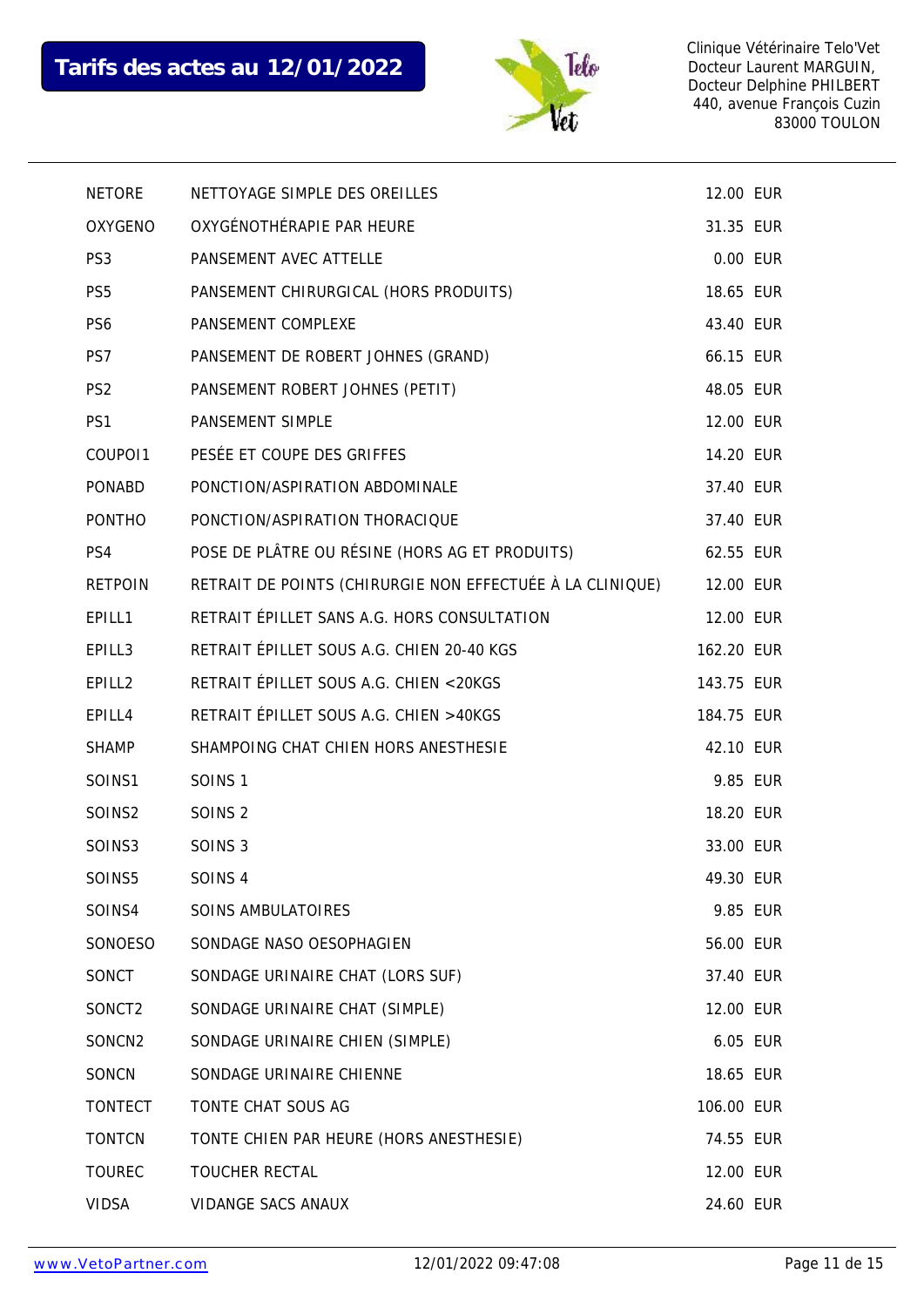

| <b>VIDVES</b>  |         | VIDANGE VESSIE PAR TAXIS                              | 6.10 EUR          |  |
|----------------|---------|-------------------------------------------------------|-------------------|--|
|                |         | Soins Animaux Errants Ville de                        | <b>Tarifs TTC</b> |  |
|                | ANCTVDT | ANESTHESIE CHAT VILLE DE TOULON                       | 26.88 EUR         |  |
|                | ANCNVDT | ANESTHESIE CHIEN VILLE DE TOULON                      | 36.48 EUR         |  |
| ANNACVT        |         | ANESTHESIE NAC VILLE DE TOULON                        | 14.40 EUR         |  |
| CHIRVDT        |         | CHIRURGIE VILLE DE TOULON 1/2H                        | 110.40 EUR        |  |
| <b>ECHOVDT</b> |         | ECHOGRAPHIE VILLE DE TOULON                           | 52.80 EUR         |  |
| <b>EUTHVDT</b> |         | EUTHANASIE CHAT VILLE DE TOULON                       | 26.88 EUR         |  |
| <b>EUTHCNV</b> |         | EUTHANASIE CHIEN VILLE DE TOULON                      | 26.88 EUR         |  |
| <b>EUTGOEL</b> |         | EUTHANASIE GOELAND                                    | 26.88 EUR         |  |
| EUTNVDT        |         | EUTHANASIE NAC VILLE DE TOULON                        | 26.88 EUR         |  |
| <b>HOCTVDT</b> |         | HOSPITALISATION CHAT VILLE DE TOULON                  | 14.40 EUR         |  |
| <b>HOCNVDT</b> |         | HOSPITALISATION CHIEN VILLE DE TOULON                 | 14.40 EUR         |  |
| <b>HNACVDT</b> |         | HOSPITALISATION NAC VILLE DE TOULON                   | 14.40 EUR         |  |
| <b>INCTVDT</b> |         | INCINÉRATION CHAT VILLE DE TOULON                     | 31.68 EUR         |  |
| <b>INCNVDT</b> |         | INCINÉRATION CHIEN VILLE DE TOULON                    | 37.44 EUR         |  |
| <b>INGOVDT</b> |         | INCINÉRATION GOELAND VILLE DE TOULON                  | 14.40 EUR         |  |
| <b>INACVDT</b> |         | INCINÉRATION NAC VILLE DE TOULON                      | 14.40 EUR         |  |
| PERFVDT        |         | MISE SOUS PERFUSION VILLE DE TOULON                   | 14.40 EUR         |  |
| PCCHAT         |         | PRISE EN CHARGE 1ERS SOINS CHAT                       | 46.08 EUR         |  |
| <b>PCCHIEN</b> |         | PRISE EN CHARGE 1ERS SOINS CHIEN                      | 46.08 EUR         |  |
| <b>PCGOEL</b>  |         | PRISE EN CHARGE 1ERS SOINS GOELAND                    | 23.04 EUR         |  |
| <b>PCNAC</b>   |         | PRISE EN CHARGE 1ERS SOINS NAC                        | 38.40 EUR         |  |
| RXVDT          |         | RADIOGRAPHIE VILLE DE TOULON                          | 52.80 EUR         |  |
|                |         | Tarif Spe portée >=3 chiots                           | <b>Tarifs TTC</b> |  |
| <b>CERTIF</b>  |         | CERTIFICAT DE CESSION SEUL (PAR CHIOT-CHATON, PORTÉE) | 17.30 EUR         |  |
| <b>RAPPOR</b>  |         | CHLPPI (PAR CHIOT, PORTÉE)                            | 40.65 EUR         |  |
| PRIMCN         |         | CHLPPI + PUCE + CERTIF. (PAR CHIOT, PORTÉE)           | 98.30 EUR         |  |
| <b>PUCEPOR</b> |         | PUCE ÉLECTRONIQUE SEULE (PORTÉE/CHATON-CHIOT)         | 47.00 EUR         |  |
| <b>TCPORT</b>  |         | TC (PAR CHAT, PORTÉE)                                 | 45.35 EUR         |  |
| <b>TCLPOR</b>  |         | TC + LEUCOSE (PAR CHAT, PORTÉE)                       | 56.45 EUR         |  |
|                |         |                                                       |                   |  |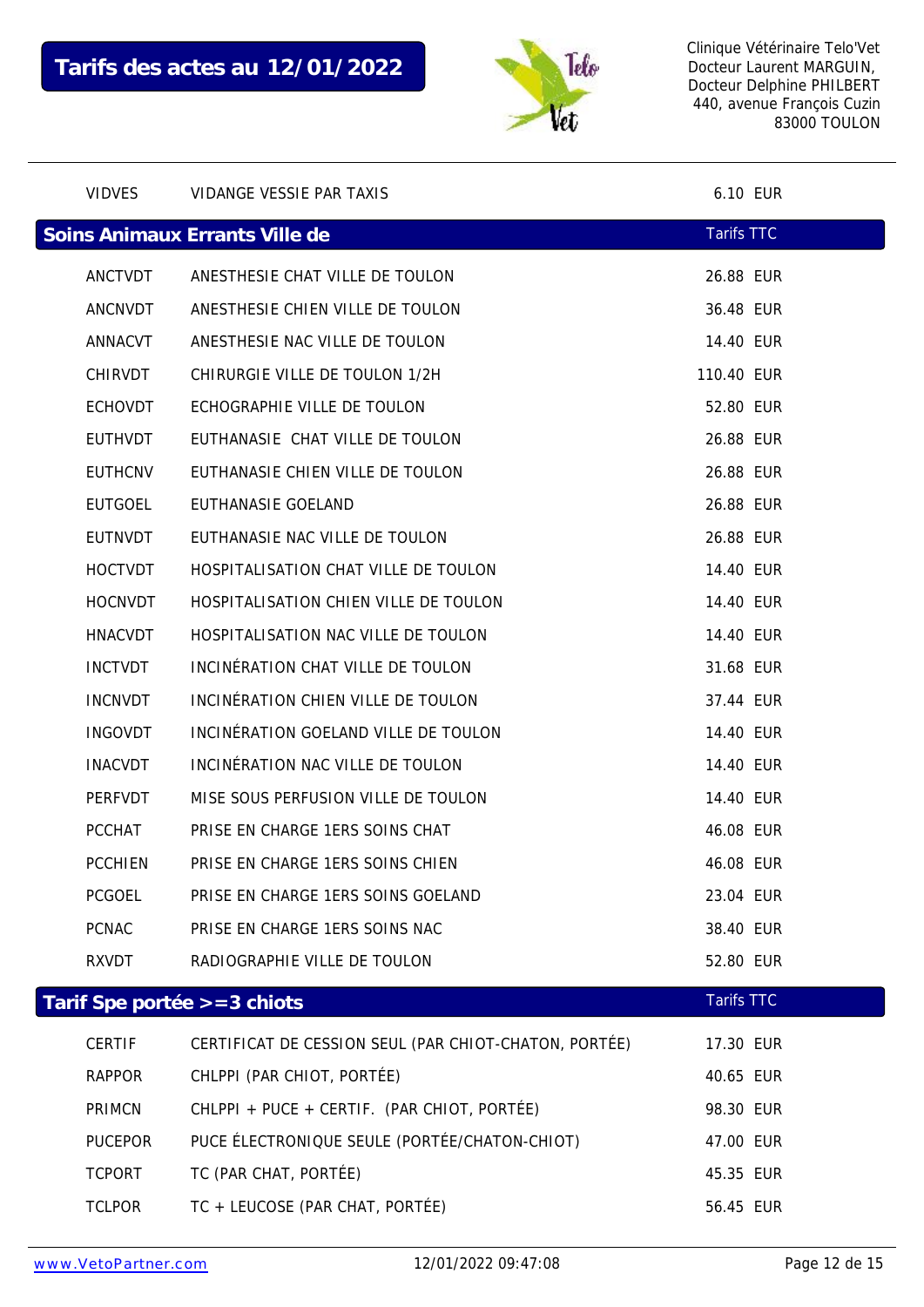

| TCLPOR1             | TC + LEUCOSE + PUCE + CERTIF. (PAR CHAT, PORTÉE)     | 114.15 EUR        |  |
|---------------------|------------------------------------------------------|-------------------|--|
| TCPORT1             | TC + PUCE + CERTIF. CESSION (PAR CHAT, PORTÉE)       | 103.00 EUR        |  |
| Tarifs spéciaux APA |                                                      | <b>Tarifs TTC</b> |  |
| CASTPLA             | CASTRATION CHAT PLACÉ PAR APA                        | 55.00 EUR         |  |
| CCN1APA             | CASTRATION CHIEN APA MOINS DE 20 KG                  | 80.00 EUR         |  |
| CCN2APA             | CASTRATION CHIEN APA PLUS DE 20 KG                   | 120.00 EUR        |  |
| CASTFON             | CASTRATION ET TATOUAGE (FONDATION BARDOT)            | 55.00 EUR         |  |
| CASTSPA             | CASTRATION ET TATOUAGE (SPÉCIAL SPA)                 | 55.00 EUR         |  |
| CASLAPA             | CASTRATION LAPIN APA                                 | 48.00 EUR         |  |
| <b>EUTCTER</b>      | EUTHANASIE CHAT ERRANT APA                           | 30.00 EUR         |  |
| <b>EUTLAPA</b>      | EUTHANASIE LAPIN APA                                 | 45.00 EUR         |  |
| VACLAPA             | MYXO RHD LAPIN APA                                   | 53.50 EUR         |  |
| <b>OFARFON</b>      | OVARIECTOMIE ET TATOUAGE (FONDATION BARDOT)          | 70.00 EUR         |  |
| <b>OVARSPA</b>      | OVARIECTOMIE ET TATOUAGE (SPÉCIAL SPA)               | 70.00 EUR         |  |
| OVLAPA              | OVARIECTOMIE LAPINE APA                              | 91.00 EUR         |  |
| OVARPLA             | OVARIO CHATTE PLACÉE PAR APA                         | 91.80 EUR         |  |
| OCCN1AP             | OVARIO CHIENNE + DE 20 KG PLACÉE PAR APA             | 265.20 EUR        |  |
| OVCN2AP             | OVARIO CHIENNE - DE 20 KG PLACÉE PAR APA             | 189.60 EUR        |  |
| OVHPLA              | OVARIO-HYSTÉRECTOMIE CHATTE PLACÉE PAR APA           | 134.60 EUR        |  |
| <b>OVHFOND</b>      | OVARIO-HYSTÉRECTOMIE ET TATOUAGE (FONDATION BARDOT)) | 80.00 EUR         |  |
| <b>OCHYSPA</b>      | OVARIO-HYSTÉRECTOMIE ET TATOUAGE (SPÉCIAL SPA)       | 80.00 EUR         |  |
| PUCLAP2             | PUCE + PASSEPORT + AUTRE LAPIN APA                   | 51.50 EUR         |  |
| <b>PUCLAPA</b>      | PUCE + PASSEPORT LAPIN APA                           | 55.00 EUR         |  |
| PUCPLA              | PUCE CHAT PLACÉ PAR APA                              | 35.20 EUR         |  |
| RXAPA               | RADIO FACE PROFIL APA SAUF RÉFÉRÉ SPA                | 46.00 EUR         |  |
| <b>TATOPLA</b>      | TATOUAGE CHAT PLACÉ PAR APA                          | 20.85 EUR         |  |
| <b>TCLAPA</b>       | TYPHUS CORYZA LEUCOSE POUR APA                       | 55.15 EUR         |  |
| <b>TCAPA</b>        | TYPHUS CORYZA POUR APA                               | 42.35 EUR         |  |
|                     | <b>VILLE DE TOULON (PARCS)</b>                       | <b>Tarifs TTC</b> |  |
| ANBOV               | ANESTHESIE BOVIN                                     | 90.00 EUR         |  |
| ANCAPOV             | ANESTHESIE OVIN CAPRIN                               | 70.00 EUR         |  |
|                     |                                                      |                   |  |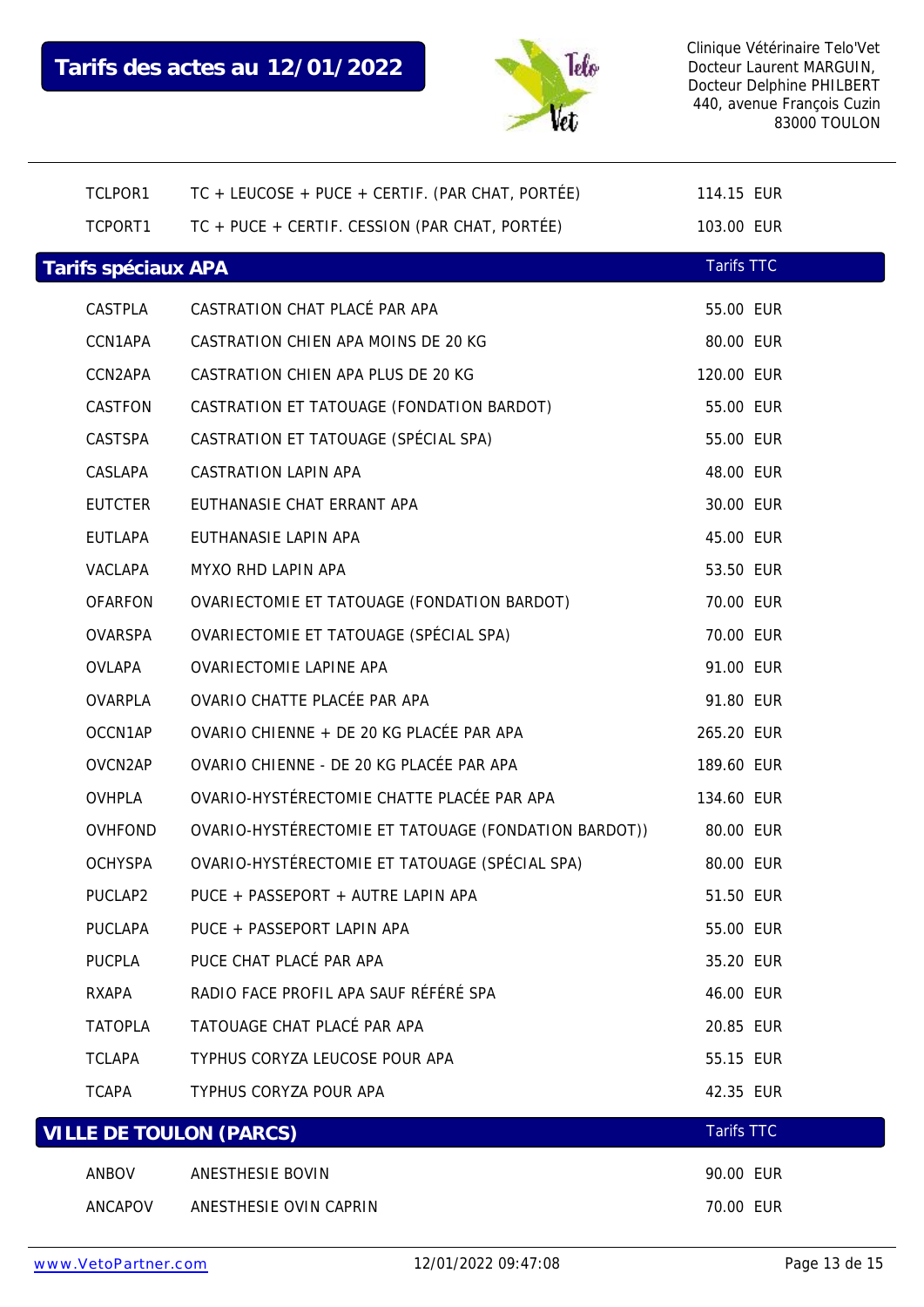

| CONSLAP             | CONSULTATION LAPINS (LUNDI AU VENDREDI)               | 45.00 EUR         |  |
|---------------------|-------------------------------------------------------|-------------------|--|
| CONSOEX             | CONSULTATION OISEAUX EXOTIQUES                        | 45.00 EUR         |  |
| CONSURG             | CONSULTATION URGENCE (POCINS, BOVINS, LAPINS OISEAUX) | 90.00 EUR         |  |
| CONSVOL             | CONSULTATION VOLAILLE (L AU V)                        | 45.00 EUR         |  |
| <b>DEP</b>          | DÉPLACEMENT SUR SITE X KM (LUNDI AU VENDREDI)         | 2.00 EUR          |  |
| <b>DEPURG</b>       | DÉPLACEMENT URGENCE (LUNDI AU VENDREDI)               | 4.00 EUR          |  |
| EUTCAPO             | EUTHANASIE OVINS CAPRINS                              | 80.00 EUR         |  |
| <b>HOSPEX</b>       | HOSPITALISATION EXOTIQUES                             | 30.00 EUR         |  |
| HOSPVOL             | HOSPITALISATION VOLAILLE                              | 40.00 EUR         |  |
| <b>VERM</b>         | INJECTION VERMIFUGE OV/CAP/BOV                        | 0.00 EUR          |  |
| <b>PIC</b>          | PROPHYLAXIES                                          | 0.00 EUR          |  |
| VACLAP              | VACCINATION LAPINS (CONSULT + XVACCINS)               | 0.00 EUR          |  |
| VACVOL              | VACCINATION VOLAILLE (CONSULT + XVACCINS)             | 0.00 EUR          |  |
| <b>VSCO</b>         | VISITE SANITAIRE CLOS OLIVE                           | 200.00 EUR        |  |
| <b>VSPDO</b>        | VISITE SANITAIRE PARC DES OISEAUX                     | 200.00 EUR        |  |
| <b>VSPPS</b>        | VISITE SANITAIRE PARC PRÉ SANDIN                      | 200.00 EUR        |  |
|                     |                                                       |                   |  |
| <b>Vaccinations</b> |                                                       | <b>Tarifs TTC</b> |  |
| <b>CHPL</b>         | <b>CHLPPI</b>                                         | 58.90 EUR         |  |
| CHPLKC              | CHLPPI + NOBIVAC KC                                   | 83.90 EUR         |  |
| CHLPKCR             | CHLPPI + NOBIVAC KC + RAGE                            | 90.75 EUR         |  |
| <b>CHPLR</b>        | CHLPPI + RAGE                                         | 65.70 EUR         |  |
| CO                  | CORYZA                                                | 57.05 EUR         |  |
| COR                 | CORYZA + RAGE                                         | 64.70 EUR         |  |
| COTY                | <b>CORYZA TYPHUS</b>                                  | 65.75 EUR         |  |
| COTYFEL             | CORYZA TYPHUS + LEUCOSE                               | 81.80 EUR         |  |
| <b>COTYRFE</b>      | CORYZA TYPHUS + LEUCOSE + RAGE                        | 87.45 EUR         |  |
| COTYR               | CORYZA TYPHUS + RAGE                                  | 67.90 EUR         |  |
| LEISH3              | LEISHMANIOSE (PRIMO LETIFEND + TEST)                  | 130.40 EUR        |  |
| LEISH4              | LEISHMANIOSE RAPPEL (LETIFEND)                        | 97.80 EUR         |  |
| L.                  | <b>LEPTOSPIROSE</b>                                   | 46.20 EUR         |  |
| L4                  | LEPTOSPIROSE (VACCIN L4)                              | 52.25 EUR         |  |
| L <sub>4</sub> R    | LEPTOSPIROSE (VACCIN L4) + RAGE                       | 57.05 EUR         |  |